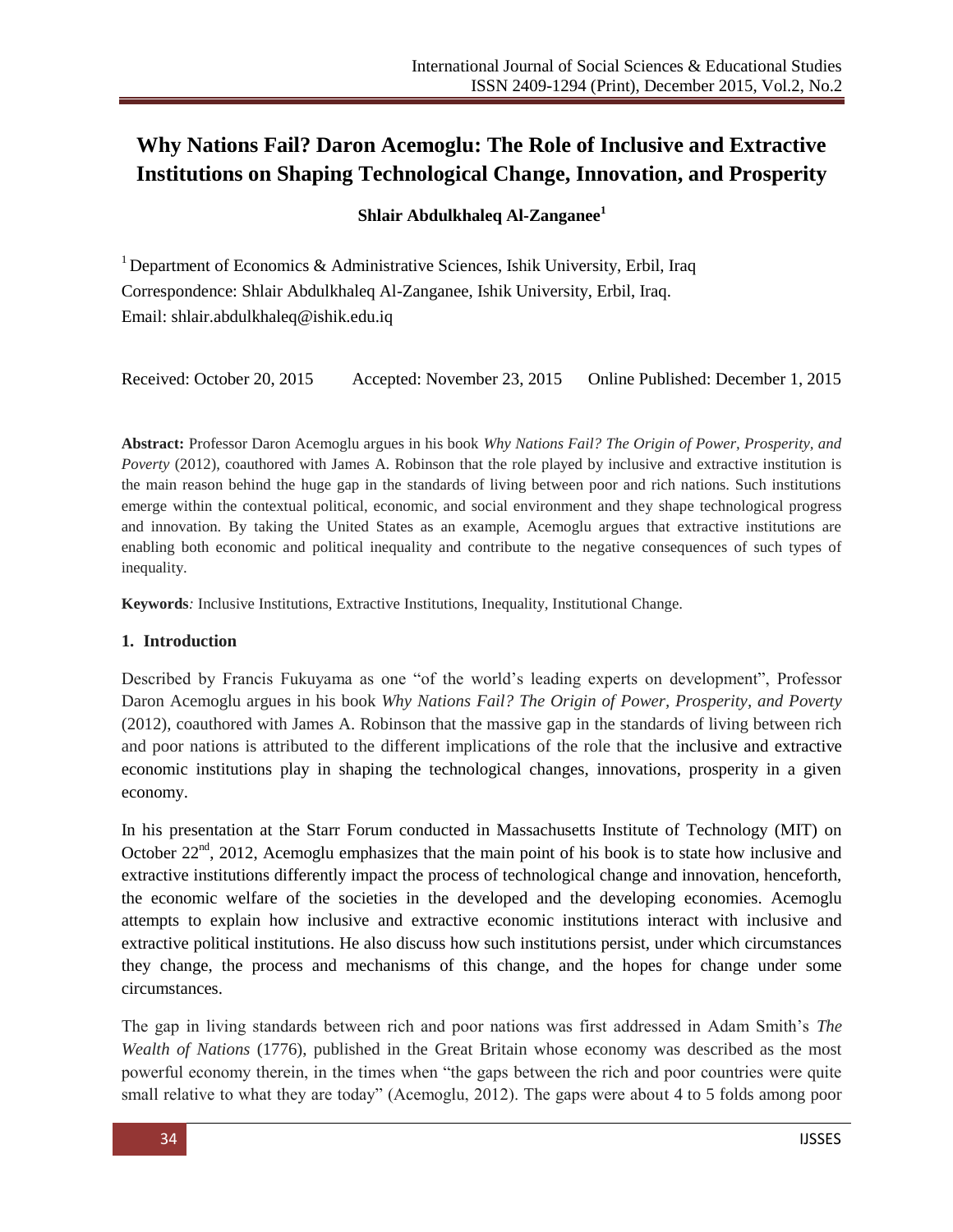and rich nations; meanwhile, it is around 50 folds nowadays. Many alternative theories were developed to explain these gaps. They were attributed to many factors. Geographical factors, like natural resources, diseases, environment, climate, and access to navigable rivers and seashores, were assumed to make some nations destined to succeed and some doomed to failure. Cultural differences were also addressed. For example, protestant work ethics were emphasized by Max Weber. Other theories in the  $20<sup>th</sup>$  century emphasized the Judean and Christian values in business practices. Some other intellectuals, mostly economists and social scientists, argue that nations' success is attributed to the practices of their enlightened leader. These enlightened leaders, who are equipped with good advisors and consultants providing clever solutions for cases of disturbances, will be conducting the correct policies in the correct timing, consequently their nations succeed. If this theory on the nations' success or failure is constructed upon the policies implemented by leaders and solution advised by advisors, some nations' failure could be explained by policy mistakes.

## **2. Economic and Political Incentives and the Role of Inclusive and Extractive Institutions**

Acemoglu's theory on the nations' success or failure takes into consideration the economic and political incentives. These incentives are shaped by institutions, by the rules of the game in the society within the contextual economic, social, and political spheres.

In the economic sphere, the role of inclusive economic institutions that enhance democratic practices is emphasized. Sustained, long-run growth is based on technological change, innovation, creative destruction. Any society that uses only the energy and creativity of one fraction of the population will not be significantly prosperous on the long run. The catch is that most societies throughout history or even today are not ruled by inclusive institution but by extractive institutions. Extractive institutions create a biased environment where the politically powerful are protected by entry barriers. The advantaged groups dispose all the resources, the education, and confiscate from the public the right to occupy political positions, lucrative occupations and businesses.

Acemoglu differentiates between the contextual circumstances that inclusive and extractive institutions provide. For him, inclusive institutions are those institutions that enforce property rights, have judicial and contracting institutions that uphold contacts and enable individuals to develop mutually beneficial agreements, and most importantly, they provide a level playing field, both in terms of regulations that do not prevent people from entering businesses and occupations that are the best for themselves, and providing the right form of investments, infrastructure, and education that make it possible for the population at large to participate in the economic game. Inclusive institutions are likely to be supported by political inclusive institutions that work to create political equality. Meanwhile, extractive institutions do the opposite. They do not secure property rights for the majority of the population. They do not create legal environment that upholds contracts, they create a tilted playing field that suits the interest of status quo, and are supported by political extractive institutions that enable contra-democratic practices that allow the coercion of the majority by the prominent and benefited elites.

Such institutions exist and are designed for a purpose; to reallocate and redistribute resources for the interest of the political elites at the expense of the majority. The reason that extractive institutions do not support sustained economic growth is that they do not generate the course of innovation required for long-run economic growth. They block innovation and technological change for the majority of the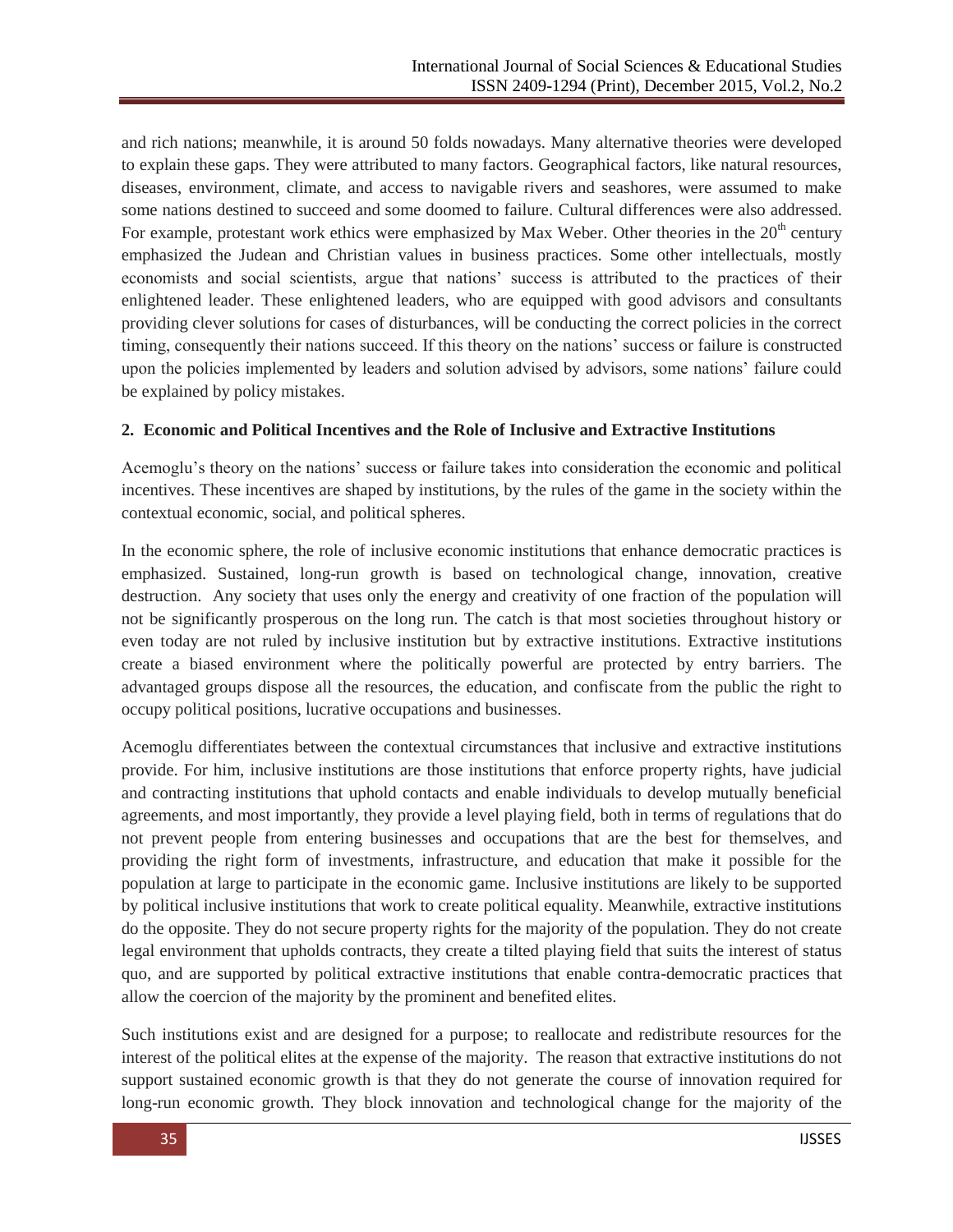population, so the public can no longer take advantage of their talents, skills, and potentials. They create a tilted playing field in which much of the population coerced for the benefit of the minority. Coercive systems, like slavery, feudal-labor relations, and servile-labor relations make good examples of extractive institutions.

Usually, extractive economic institutions are supported by a set of extractive political instructions that concentrate the power in the hand of a minority of political elites, and do not allow political equality. They do not allow practices of checks and balances or constraints on the exercise of power.

# **3. Slavery and Colonization of the New World**

Acemoglu refers to what happened in Barbados in the  $17<sup>th</sup>$  century as a good example of the concentration of the economic and political extractive institutions to preserve the interests of the status quo. In Barbados, an Island of a well-constructed rich economy depending on sugar industry, the economic system was organized around slavery which is a coercive institution per se. The extreme form of political inequality allowed for the minority to exploit the efforts and to extract the resources that belong to the majority of the population. Starting by the judgeships that was dominated by the top 1% minority that constituted of the major landowners in the Island, then to military power where the major commandants descending from the same families that owned the big plantations, ending by the political power that was dominated by politicians that belong to the same families. The elite leaders that will hold all the political, judicial, and military power should belong to the same families that hold the same interests, otherwise, they would be calling for a change in the system. They would be holding incentives to change the economic institutions for a more equal distribution of the resources in the society.

Acemoglu refers to another example to elaborate on the meanings of inclusive and extractive institutions, and on why they emerge in some countries rather than others. He used the "New World, the American continent by the  $15<sup>th</sup>$  century, to explain why he made the claim that the alternative theories to explain nations' prosperity are not the correct approach to follow to in order explain the gap among the rich and poor countries. The institutions in this continent have been shaped by the European Colonization starting at the end of  $15<sup>th</sup>$  century. In South America, Spanish Royal colonial systems targeted Native Americans and Amerinds through coercive military actions in order to exploit their resources and manpower efforts to achieve economic gains. The continent conquerors were encountered with reaction of the Amerinds who were spatially scattered and could not be tamed easily as their communities were not used to agriculture and hierarchal labor systems. However, conqueror in both North and South America dominated the social institutions through their mixed marriages with the lands princesses and landowners dissents. Using such policies, they could confiscate the ownership of properties and plantations. Thus, they could develop eventually a set of coercive institutions that are backed with political authority and military power. Such economic institutions developed in Latin America did not create a hosting environment for industrialization that was developing in the other parts of the world, the thing that did not boost economic growth. Unlike the South, the Northern part of the continent that was colonized by the English with their protestant values, was more fortunate, and according to the alternative theories, a major part of this is because of the more-opened institutions that are developed in the North upon protestant values by people who were fleeing their country because of religious discrimination policies.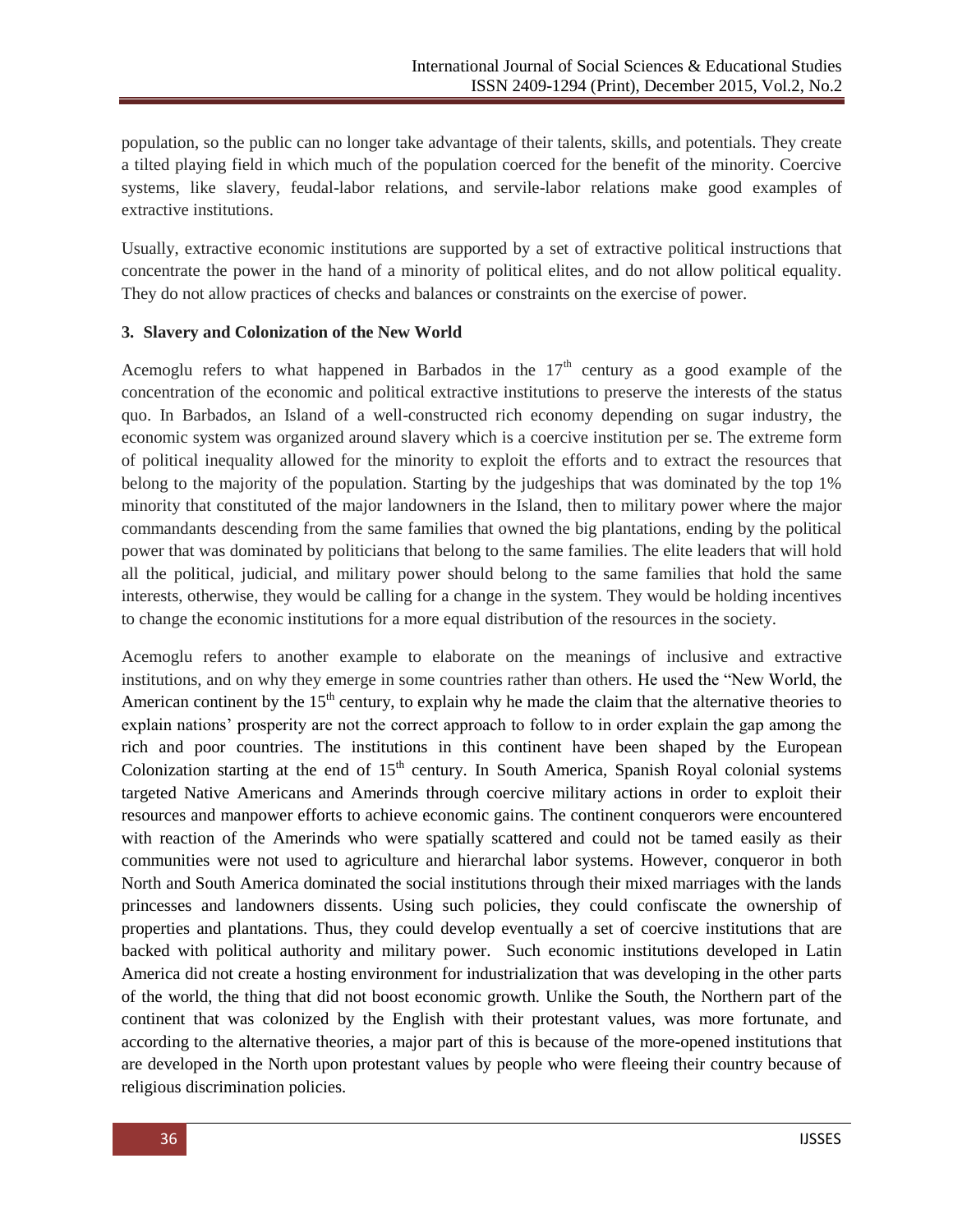The Jamestown colony was led by the Virginia Company, a profit-maximizing corporation founded in London inspired by the wealth of the Spanish Royal system. As a lucrative business that extended to the New World on the hope of economic gains constructed on developing coercive institutions to exploit the resources and efforts of the native people, the conquerors were encountered by the same misfortunate so they started looking for an alternative strategy. Rather than exploiting native people, the high-end work elites could bring their own homeland fellows, called the settlers, who are on the lower social strata to work on the bottom-end works. The business elites started developing harsh and coercive regulations on the settlers. So Virginia Company was eventually confronted with the fears of the runaway settlers and workers who may flee due to the coercive actions where the company may end up losing workers that it needs to nourish the business. So the second strategy was also doomed to failure.

The third strategy Virginia Company followed is the Headright System. This new system provides settlers with plots of lands and secures their property rights where they do the correct investment, grow their own lands, and sell their products to the market. In 1690, this Headright System was followed by another innovation, Virginia Company created the General Assembly by which it convinced settlers that the political power is transferred to them and that they are capable of deciding the political direction of Jamestown colony. So the circumstances made the way for this institutional transformation.

In conclusion, the institutions which emerged in each part of the continent were different and emerged because of the conflict between the conquerors or the Virginia Company's elite on the one side, and the population on the other. Therefore, the economic and political interests that shape the circumstances are the reason that such economic institutions emerge and persist in a society. The divergence between the North and the South is attributed to the differences among the economic and political institutions that emerged in each part, not the geography, culture, or enlightened leaders as the alternative theories assume. In one case, this conflict between the conquerors or the Virginia Company's elite led to the establishment of extractive institutions in one part, that were not that successful, and inclusive institutions in the other part that proved to be stronger and more persistent over time. These different models of political institutions benefitted different sets of players. How the political and economic conflict resolve is the factor that decides the development of those institutions. It decides on how one of these two models would persist on the expense on the other one.

In the 19<sup>th</sup> century, the United States became industrialized due to a set of innovations and technological changes. The big innovators were not descendents or members of rich, prominent, industrialized or influential families themselves, but they were people who were motivated by factors that helped them invest into their innovations. The secured property rights and the patent system which encouraged innovators in the United States constituted the first incentive for innovators. It enabled inventors to claim the property of their own invention, to develop it, to invest on the invention and to scale it up.

Another incentive is the inventors' belief that they can produce and scale up their invention with the available labor market through mutually beneficial contracts with other parties. Such incentives to the inventors are guaranteed by the inclusive institutions that enable property rights and patent systems. In that time, the US inclusive institutions were strong enough to overcome their challenges and threats.

The long-run failure of the extractive institutions in some countries was the reason behind the resistance of technological change and innovation in those countries. In the United States, the political power was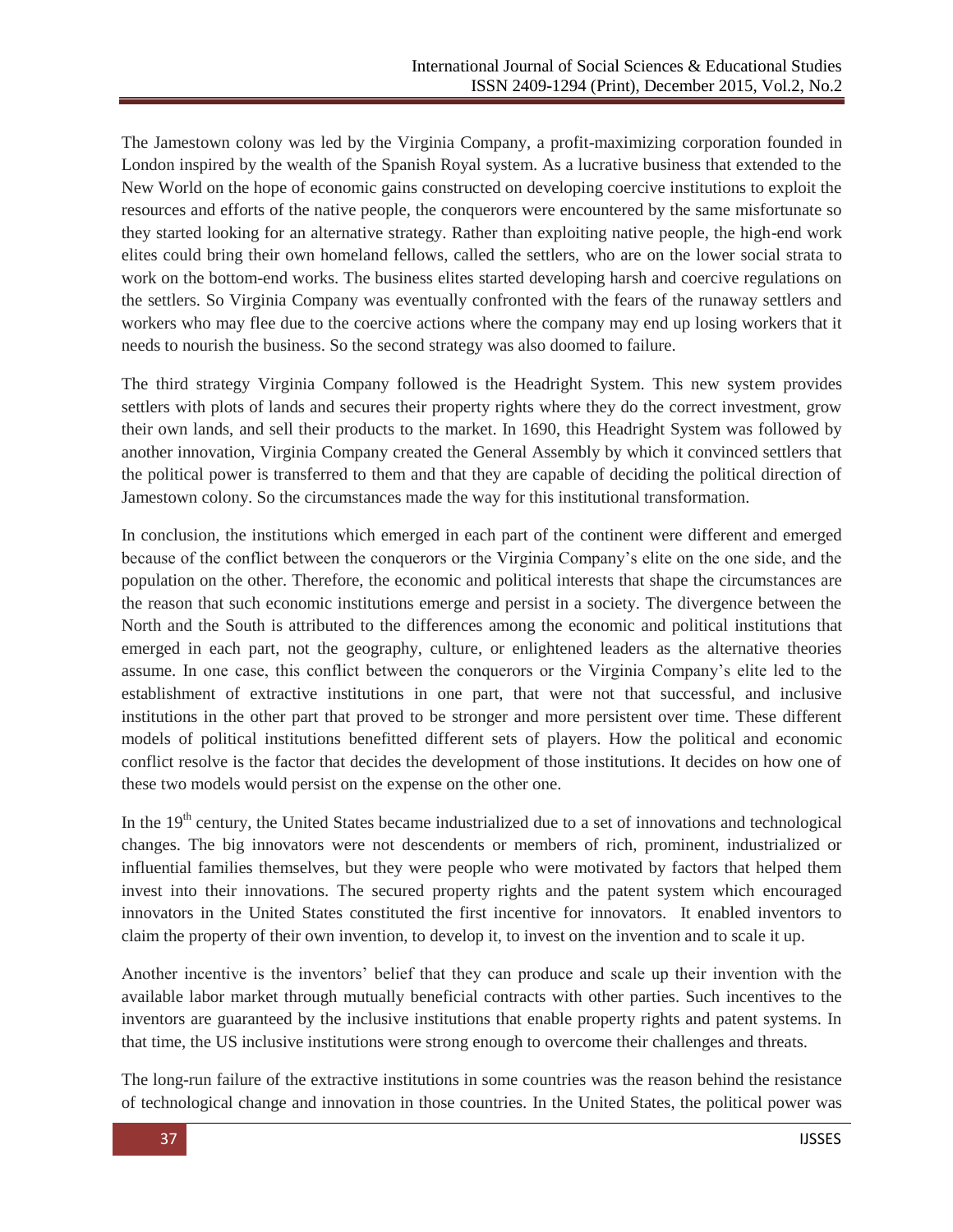not fully monopolized so not all the initiatives for innovation and technological change were blocked. However, that was not the case in other countries in Eastern Europe like Austrian Hungary, and Russia. In Austrian-Hungary which was ruled by the Austro-Hungarian emperor Francis I, who was strongly opposed to the industrialization that was taking place all over the place in France, Great Britain, alongside the flourishing railway industry in New World. Francis I considered both industrialization and railway industry as destabilizing factors. It would allow an industrial wealthy class to emerge, thus such class will sustain political power. It would also allow the emergence of labor power class that would start lobbying for a change.

## **4. Conclusion: Shaping the Change in the United States**

For Acemoglu, the US is in the middle of an institutional storm. There are many changes having their origins in disparate places that created economic and political inequality in the United States. The first one is technological change and globalization that have been at the root of a very large increase in equality in the United States. The US income distribution and wage distribution from the 1950s, 1960s, and early 1970s, wage was increasing in tandem for almost all the population strata. But, by the late 1970s to today, the gap in wage distribution started to appear. The wage of lower-income stratum was falling out, middle-income was stationary, and higher-income was going up. Moreover, the highest increase in wages was in the high-end top 1% of the minority. The huge inequality gap appeared with top families of the society becoming very wealthy.

The second change is institutional. Many of the institutional arrangements in the United States such as unions and minimum wage, though created some economic inefficiencies, they limited the extent of inequality. Some would argue that inequality could be beneficial in terms that it incentivizes entrepreneurial initiatives, yet, one of the dangers of economic inequality that when it increases, it will translate into political inequality. Thus, the US is becoming more politically unequal. Economic inequality holds another danger. For Acemoglu, it opens the way to what he calls "the bad sort of populism‖. The kind exhibited in Venezuela where on the basis of the discontent created by this kind of unfair inequality, there will be a political support of dismantling secured property rights or market institutions that are essential for economic growth and innovation.

Another cause of political inequality in the United States is the educational institutions. Acemoglu argues that the educational system in the United States is enabling the political inequality. Major part of the US economic success in the  $19<sup>th</sup>$  century was due to the fact that it was globally ahead in terms of investing on human capital. Education system should be revolving around institutions that enable innovation and technological advances. Yet, except for few universities like MIT and Stanford, not as many universities hold innovation-friendly environment any more. Even the quality of high school and college education has been declining lately during the last decades of the past century and the current century. Thus, the educational system is turning the universities and colleges into institutions that enable extractive institutions rather the inclusive ones.

Money also matters in terms of political inequality. Money has been playing much more role in politics. The modern political campaigns are more money-intensive than before. There are many evidences that show that money matters much more in politics. Politicians listen much more to the wealthy, they also influence much more to the wealthy. The US patent system which was underpinning technological